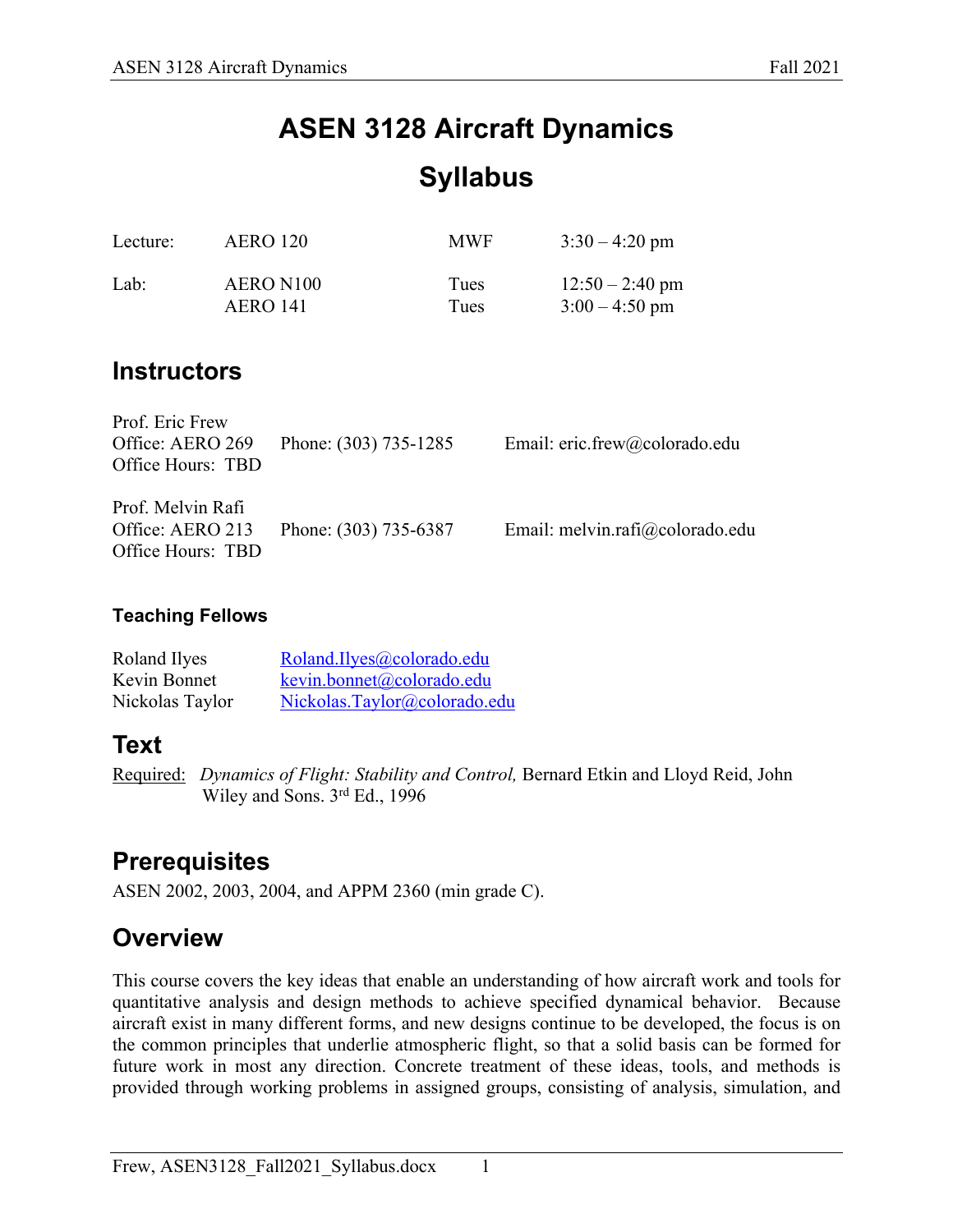design problems, including development of MATLAB simulation models for two very different vehicles: a quad-copter and a conventional airplane.

In their full expression, aircraft dynamics possess astounding complexity, and it is a tribute to the ideas developed by aviation's pioneers that a relatively simple understanding can often be obtained, leading to clear insights and design principles. While these concepts are not inherently difficult, they do lie outside most common experience, and they depend on new nomenclature and strange notation that can seem overwhelming at first. It is only through diligent and careful use of this new language that the underlying simplicity can be grasped and conveyed on exams; mastery of the language of aircraft dynamics is perhaps the most important predictor for success in the course.

The course has been designed to develop a conceptual grasp of the key ideas below, and to demonstrate proficiency in using these concepts to solve problems, construct and validate simulations, and to explain behaviors and results obtained. In particular, engineering reasoning skills using these concepts are stressed in assignment solutions and examinations. The key learning objectives are:

#### **Vector mechanics**

- Vector representation in coordinate frames
- Change of coordinate frame representation (coordinate rotation)
- Relative motion, frame derivatives
- Change of derivative frame: velocity rule

### **How aircraft dynamics models are created and what the terms mean**

- 3D rigid body translational model
	- o Kinematics
	- o Dynamics, external forces
	- o Effects of wind
- 3D rigid body rotational model
	- o Kinematics, Euler angle attitude representation
	- o Dynamics, Euler moment equations, external moments
- External forces and moments
	- o Aerodynamic effects
	- o Control effects
	- o Steady flight conditions, trim states

### **How aircraft dynamics models are simulated**

- State space models
- Matlab integration
- Good naming and commenting habits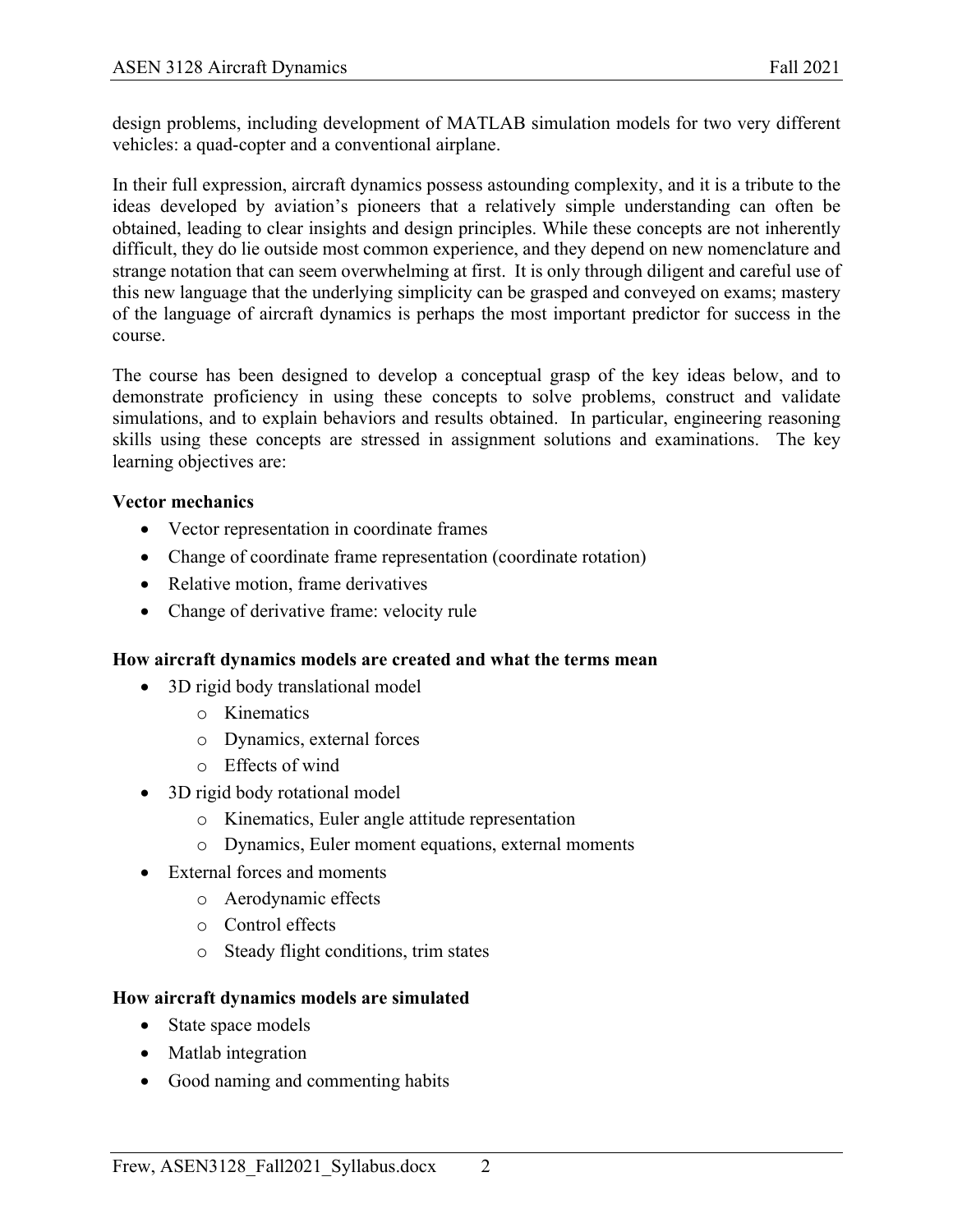#### **How dynamical behavior is understood and specified**

- Linearization
- Decoupling
- Stability derivatives
- Modal solutions
- Stability characterizations
- Modal specifications

#### **How feedback control is designed to meet behavioral objectives**

- Sensor selection, control structure
- Effects on mode eigenvalues

# **Course Components**

Material and concepts are introduced, and student mastery is evaluated using several mechanisms throughout the course:

**Reading** – The textbook provides the essential basis for the course, including the concepts, terminology, notation, methods, and examples used to convey the course topics. Specific reading assignments will be given covering key sections of the book; some book sections are not covered in the course. Some supplementary material will also be provided. The textbook contains a wealth of information, but the concepts and notation are new to most: some sections need to be read more than once to fully grasp the material.

**Lectures** – These are intended to emphasize key ideas and methods that make the material easier to grasp. They are therefore a counterpart to the reading, not a replacement. The value of lectures is dependent on your participation in them. Passive "watching" will provide little benefit. Active note taking is critical to developing first-hand familiarity with the notation, terminology, and methods, and to gaining comfort in using them. Although lectures will be recorded, this is a poor substitute for your own lecture notes. Questions are encouraged during lectures and will be prompted often. Lectures will be recorded using the Classroom Capture system and/or another system, and will be accessible through Canvas. We will not offer live, online participation in class.

**Homework** – Homework problems are assigned every other week, out of sync with the lab assignments. They provide practice in solving problems of varying difficulty and sometimes will also involve computing. Collaboration on homework is allowed (copying is not); however, students are encouraged to use homework as a means to ensure their individual mastery of the subject. In class group problem solving and labs will allow for considerable collaborative problem solving. Homework assignments are submitted by uploading a pdf to Gradescope.

**Reading Quizzes** – These will cover the reading material, lectures, and portions of the lab assignments. Quiz grades will contribute to your individual course grade and are designed to encourage you to come to class and lab prepared. They will consist of multiple-choice questions similar in format to questions that will be on the exams. In most cases the Reading Quizzes will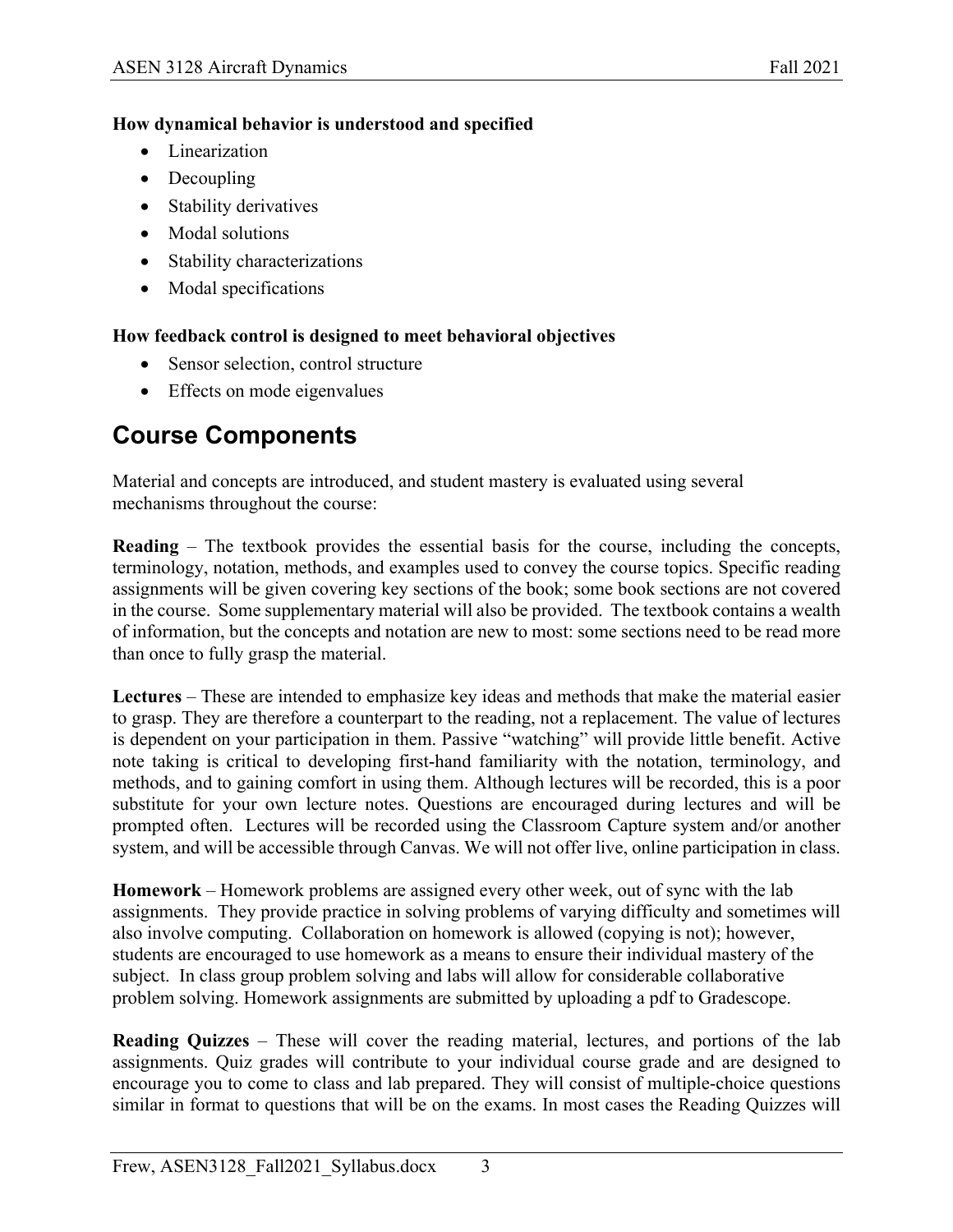cover material in the reading assignments before it is covered in lecture. In some cases the quiz questions will draw from material covered in previous courses like ASEN 2003.

**Lab Assignments** – These provide first-hand experience employing the reading and lecture material. They consist of analysis and computation exercises, simulation development, and simulation use to address aircraft stability and control design problems. Assignments will be carried out in small groups. Students are expected to use these assignments and the associated group learning opportunities to strengthen their **individual** mastery of the subject. Dividing up the learning on assignments by dividing up the work is a recipe for failure on the individual exams in this course.

Proper presentation of engineering work is important throughout the ASEN curriculum, as in professional life thereafter, and students are expected to properly describe what was done and explain results using graphical and written descriptions based on the precise terminology and notation introduced in the course.

A secondary objective of the Lab Assignments is the development of proficiency with numerical simulation, and to develop good programming habits. Simulation is becoming an indispensable tool in engineering, and proficiency is expected of professionals in this field.

**Exams** – These are the primary means of evaluation of your individual grasp of the course material. Three in-class written exams will be conducted at approximately four-week intervals. Exams will include both conceptual questions and quantitative problems. Precise use of terminology and notation is stressed. The final exam is comprehensive in that it will contain material from the entire course, but emphasis will be placed on the final quarter of the course material.

# **Logistics**

- 1. Office hours for Instructors and TAs will be held nominally during the arranged "lab" times for the course. This is intended to provide ease-of-access to instructor and TA help, primarily during group work on the weekly assignments, but any questions about course material are welcome. To help avoid congestion, students assigned to a lab section have priority for that section. However, instructors and TAs are available to all students during these "lab" times. This mode of "supervised learning" can be quite efficient, particularly if groups are prepared by attempting the assignments ahead of time, and come to the "lab" sessions with questions. The assignments are handed out the week before the intended "lab" time in order to enable this "first-pass" in advance. Additional office hours with instructors and TAs will also be scheduled. Private meetings with instructors or TAs can also be arranged if needed.
- 2. Email questions: Students are able to email the instructor questions throughout the week regarding course material. DO NOT expect an immediate response. Any question received by 2PM should receive a response by 5PM the same day. Questions received after 2PM may not receive a response until 5PM the next day.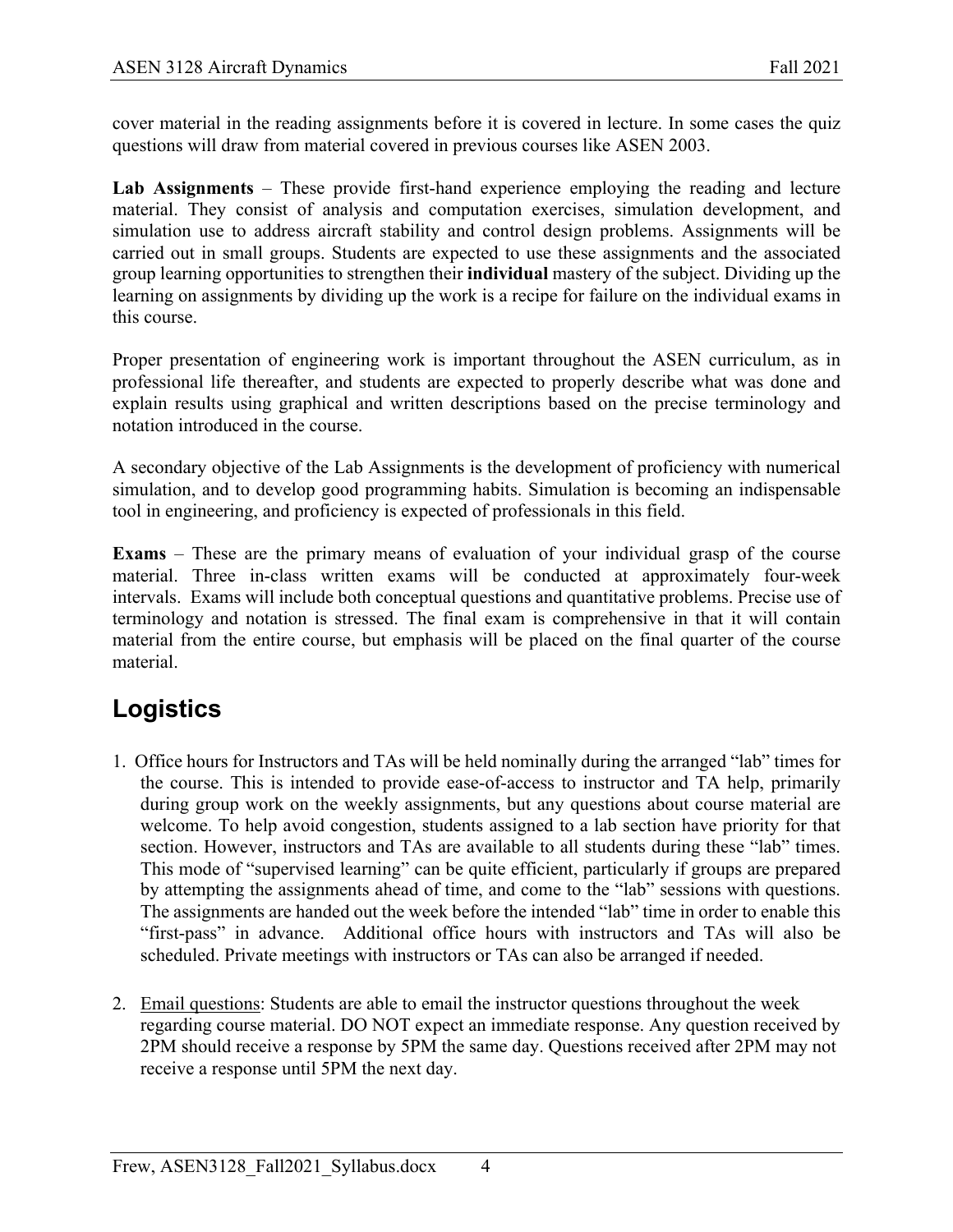- 2. Attendance at all lectures and lab sessions is essential. Students who come to class prepared and participate in discussions typically have a more rewarding experience. Attendance at lab sections is equally important. The instructors and TAs will be available for all lab sessions, and the individual assistance this affords can be extremely valuable.
- 3. Taking your own notes: Firsthand contact with the notation and diagrams is key to understanding the material in this course, and to conveying your understanding on exams. Lectures will be recorded for repeated viewing, to ensure details are not missed. **But there is no substitute for taking your own notes.**
- 4. Homework Collaboration is permitted on homework. This means you may discuss the means and methods for solving problems and even compare answers, but you are not free to copy solutions from classmates or from Internet resources. **The work that you turn in must be your own**--copying is not allowed for any assignments. Students who are caught copying homework solutions will be reported for violation of honor code and may incur both academic and non-academic sanctions. Homework is **submitted individually** through Gradescope. Please indicate clearly where each problem begins and ends. (You do not need to use a separate sheet for each problem.) Written work must be neat and readable with adequate spacing and margins. Final answers must be indicated with an arrow, underline, or box. **Very messy work will not be graded and a score of zero recorded**.
- 5. Reading Quizzes will be given weekly in an on-line format through Canvas. These will cover the reading material, lectures, and portions of the weekly Lab Assignments. Quiz grades will contribute to your individual course grade. Reading quizzes are administered through Canvas every Wednesday, except on days where there is an exam. Quizzes will be available to take from Tuesdays at 5:00 PM until 3:00 PM on Wednesdays.
- 6. Examinations & Comprehensive Final Exams will be given during the class periods. The final exam is scheduled according to University policy. Any type of collaboration or copying on an exam, or final constitutes cheating and will result in an F for the course. An honor code violation or accusation report will be filed. **There will be a statute of limitations on when exam grades can be corrected. Any corrections on exam scores must be made before the next exam, or two weeks after the exam was returned, whichever comes second**. The only corrections made after this time period will be for simple addition errors in scoring.
- 7. Lab Assignments Simulation and design lab exercises are conducted in small teams. A single assignment is submitted for each lab group. Collaborations with other groups, including shared diagrams or extensive discussion of results, must be acknowledged at the end of your assignment. Lab assignments are not formal reports. Specific requirements for what to submit are given with each assignment.
- 8. Deadlines Deadlines must be enforced to ensure fairness and to enable timely grading. Late assignments are subject to a 20% penalty per day. (E.g. 0-24 hours late  $= 1$  day penalty) except under extenuating circumstances. If such a circumstance occurs you are expected to contact the instructor immediately by email, before the due date. No other accommodations will be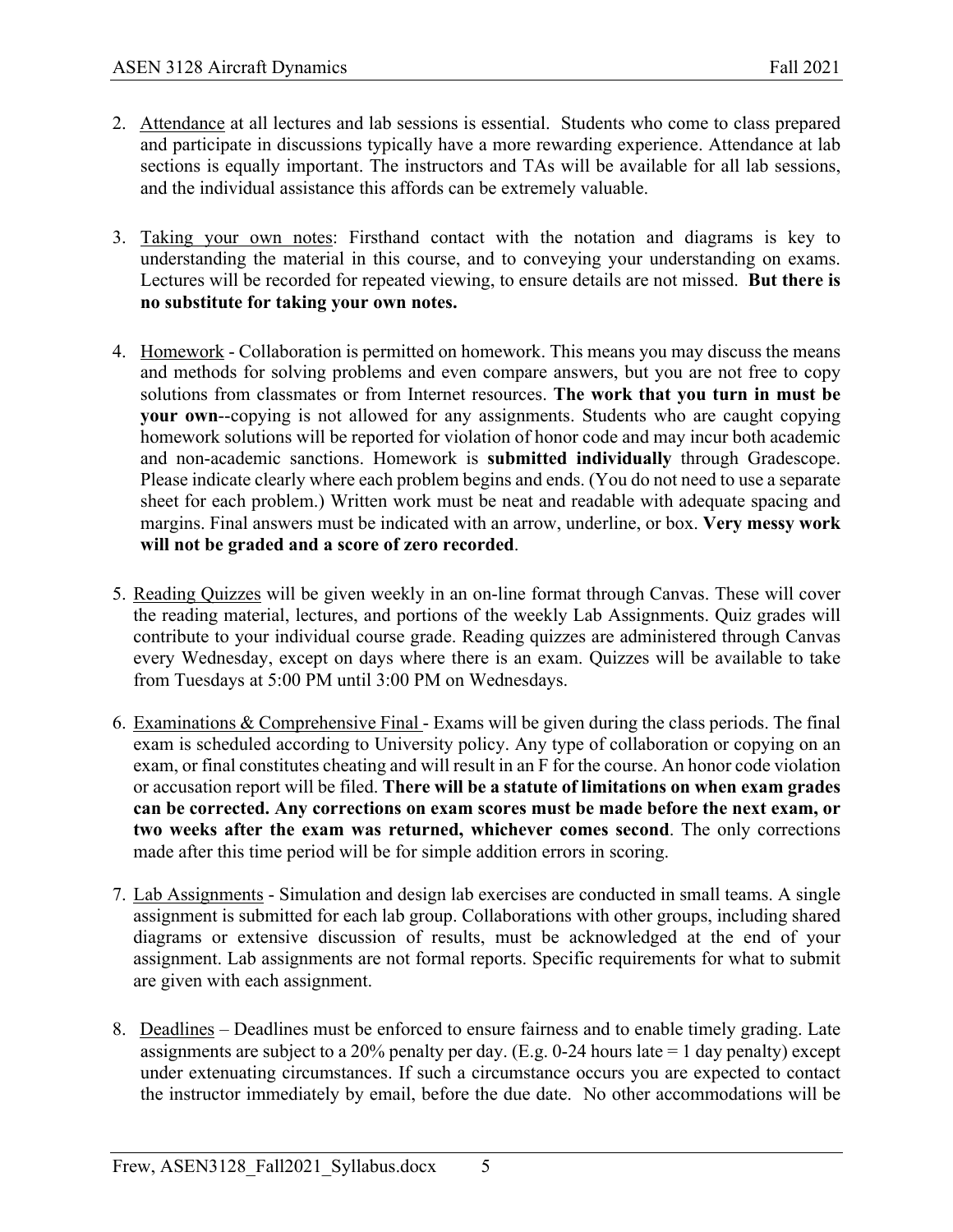provided, e.g. a hectic schedule or crashed computer will not be considered. Please plan for these contingencies by including some margin in your schedule. If you know in advance that you will not be on campus for a due date, you may submit your assignment to the instructor any time prior to the due date.

# **Grading**

#### **Grading Philosophy**

Assignments and exams are graded to an absolute standard designed to indicate your level of competency in the course material. The final grade indicates your readiness to continue to the next level in the curriculum. The AES faculty have set these standards based on our education, experience, interactions with industry, government laboratories, others in academe, and according to the criteria established by the ABET accreditation board.

The course grade is primarily dependent on **individual** measures of competency, i.e. exams. The other course assignments are designed to enrich the learning experience and to enhance individual performance, not to substitute for sub-standard individual competency. Accordingly, group assignment grades are only incorporated into the final grade when the individual grade is a C or better. **In other words, if your individual average is below a C, the group-based grade fraction will not be averaged into your final grade, which will then be based solely on your exam and quiz scores.** This policy makes it important to use the group assignments to enhance *your own* learning. Although it may seem more efficient to split up the assignment among group members, this is dangerous because the learning is also split up, and this often results in poor performance on exams, and significant risk of repeating the course. Recommended practice is to work the assignments first on your own, then use the group interactions and instructor/TA help to answer questions and refine and deepen your understanding.

Grades for the course are set based on the following criteria:

- A, A- Demonstrates mastery of the course material in both conceptual and quantitative aspects.
- B+, B Demonstrates comprehensive understanding of the material, with a solid conceptual grasp of key concepts and strong quantitative work.
- B-, C+ Demonstrates good understanding of most key concepts, with few major quantitative errors.
- C Demonstrates adequate understanding of the material to proceed to the next level; sufficient quantitative work.
- C- Does not demonstrate adequate understanding of the material to proceed to the next level, or makes persistent quantitative errors.
- D Very little understanding is evident, consistently poor quantitative work.
- F Unsatisfactory performance.

#### **Grade Breakdown**

Your final grade is a combination of an individual work (IW) and group work (GW) score.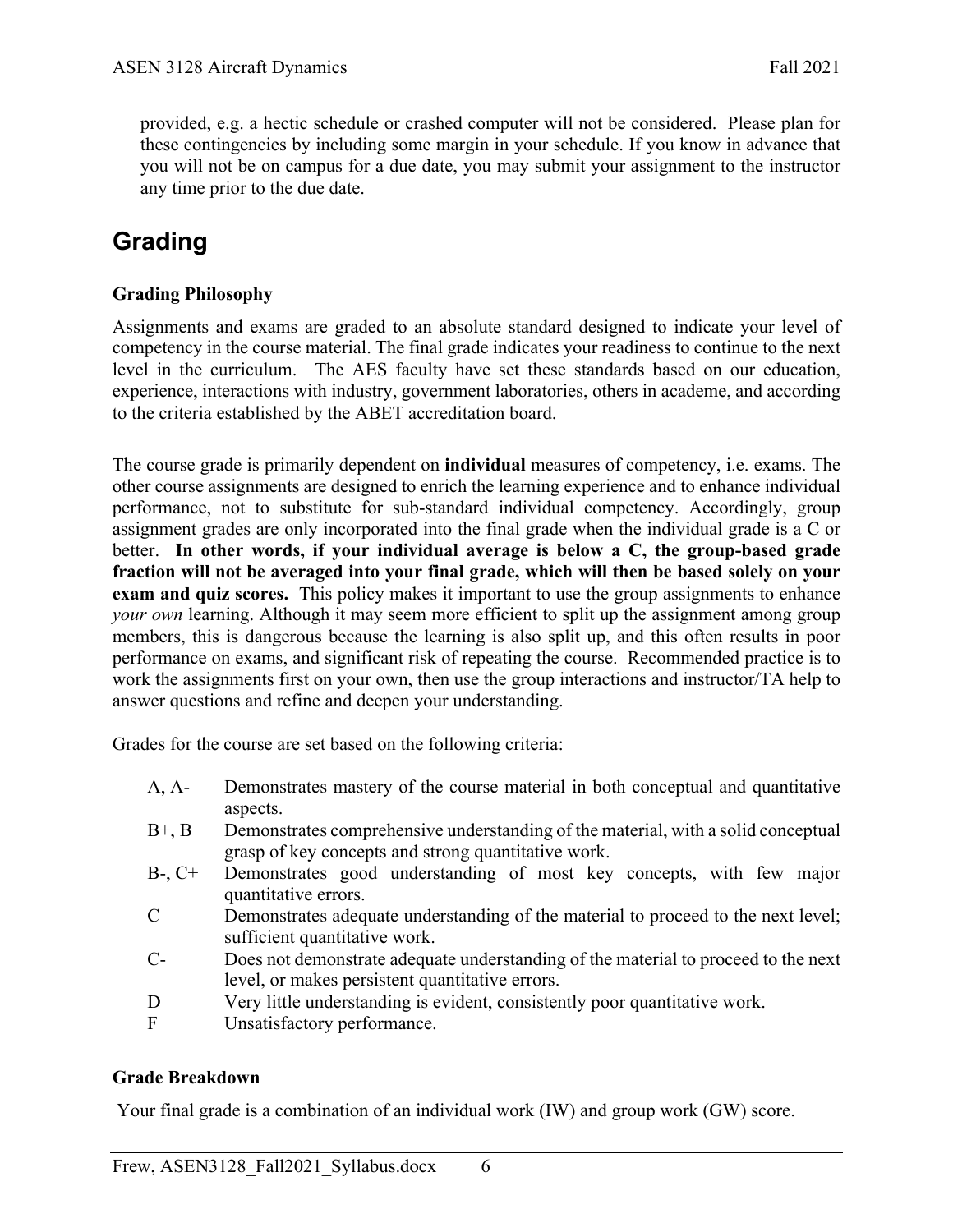| <b>Type</b>          | <b>Description</b>       | Percentage     |
|----------------------|--------------------------|----------------|
| Individual Work (IW) | <b>Reading Quizzes</b>   | 10%            |
|                      | Exams (3 Exams)          | 60% (20% Each) |
|                      | Final Exam               | 30%            |
| <b>IW</b> Score      | Total Individual Score   | 100%           |
|                      |                          |                |
| Group Work (GW)      | Homework*                | 30%            |
|                      | Lab Assignments          | 70%            |
| <b>GW</b> Score      | <b>Total Group Score</b> | 100%           |

#### **Final Course Score**

Your final course score is computed as follows

- If your Individual Work (IW) grade is **below a C**, then your Final Score (FS) is the Individual Work (IW) score. In this case  $FS = IW$ .
- If your Individual Work (IW) grade is **a C or better** then your Final Score is computed as the weighted average of the Individual Work (IW) and Group Work scores (GW). This formula is

$$
FS = 0.6*IW + 0.4*GW,
$$

subject to the limitation that averaging in your GW score does not reduce your FS. Thus the group work score can only help your final grade, often significantly.

This is then equivalent to an overall breakdown:

| <b>Reading Quizzes</b> | $6\%$  |
|------------------------|--------|
| Homework               | $12\%$ |
| 3 Exams                | $36\%$ |
| Lab Assignments        | 28 %   |
| Final Exam             | 18 %   |
|                        | 100 %  |

### **Exam Schedule**

Exam 1: Wednesday, September 15, in class Exam 2: Friday, October 15, in class Exam 3: Wednesday, November 10, in class Final Exam: Monday Dec. 13, 1:30 – 4:30 pm, in classroom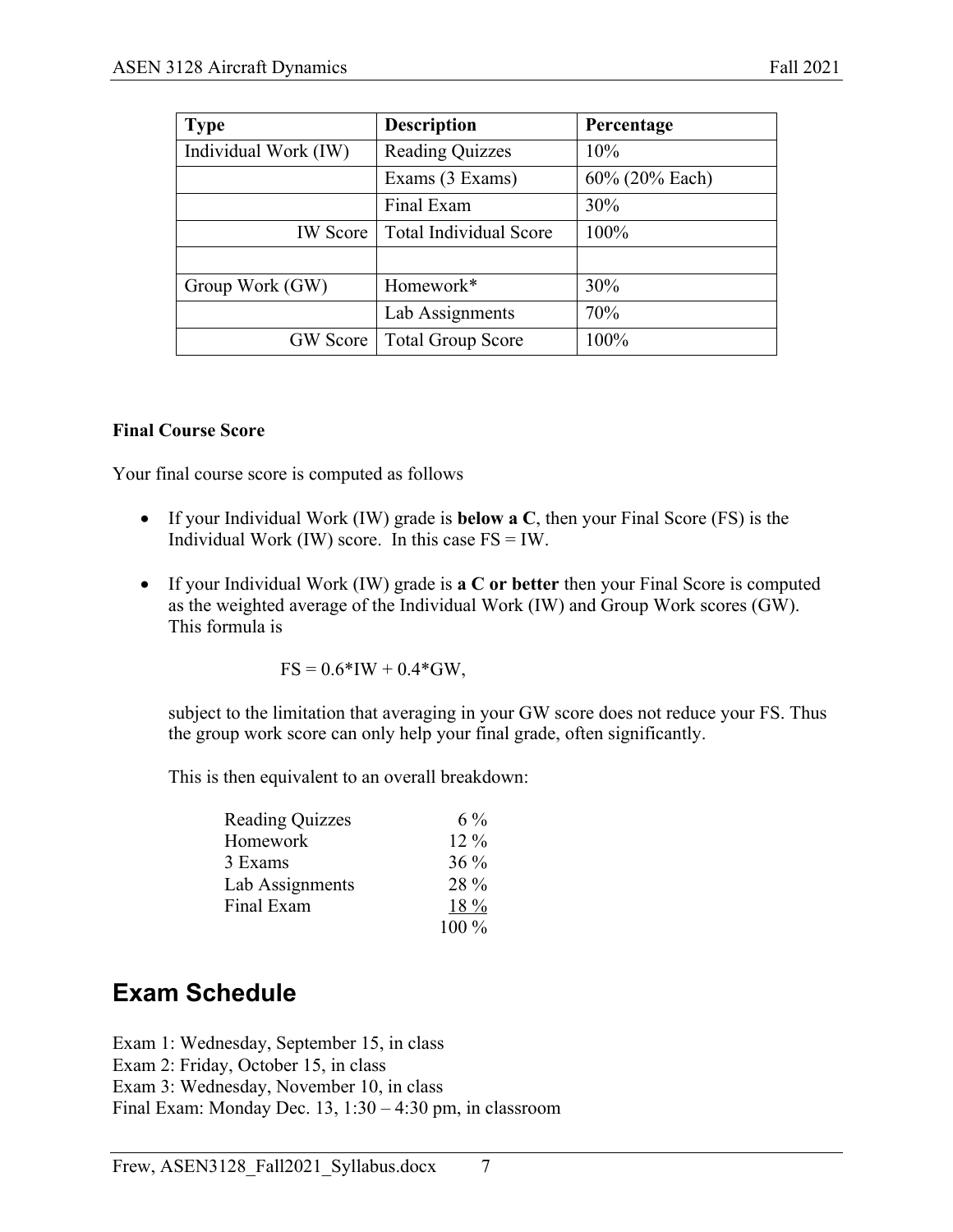# **Homework and Lab Assignment Schedule**

Homework and Lab Assignments will be posted and due on alternating weeks. See the end of this document for the full schedule. Homework must be completed individually. Only one lab assignment is submitted per lab group.

# **Reading Quiz Schedule**

Reading quizzes will be conducted on-line through Canvas. They will be open each week (except when there is an exam) from Tuesday at 5:00 PM until Wednesday at 3:00 PM. Only one attempt of each question is allowed, and Quiz answers will not be accepted after the deadline. Solutions will be posted after the deadline.

# **Honor Code**

All students enrolled in a University of Colorado Boulder course are responsible for knowing and adhering to the Honor Code. Violations of the policy may include: plagiarism, cheating, fabrication, lying, bribery, threat, unauthorized access to academic materials, clicker fraud, submitting the same or similar work in more than one course without permission from all course instructors involved, and aiding academic dishonesty. All incidents of academic misconduct will be reported to the Honor Code (honor@colorado.edu); 303-492-5550). Students found responsible for violating the academic integrity policy will be subject to nonacademic sanctions from the Honor Code as well as academic sanctions from the faculty member. Additional information regarding the Honor Code academic integrity policy can be found at the Honor Code Office website.

# **General University Policies**

### **Classroom Behavior**

Both students and faculty are responsible for maintaining an appropriate learning environment in all instructional settings, whether in person, remote or online. Those who fail to adhere to such behavioral standards may be subject to discipline. Professional courtesy and sensitivity are especially important with respect to individuals and topics dealing with race, color, national origin, sex, pregnancy, age, disability, creed, religion, sexual orientation, gender identity, gender expression, veteran status, political affiliation or political philosophy. For more information, see the policies on classroom behavior and the Student Conduct & Conflict Resolution policies.

### **Requirements for COVID-19**

As a matter of public health and safety due to the pandemic, all members of the CU Boulder community and all visitors to campus must follow university, department and building requirements and all public health orders in place to reduce the risk of spreading infectious disease. Students who fail to adhere to these requirements will be asked to leave class, and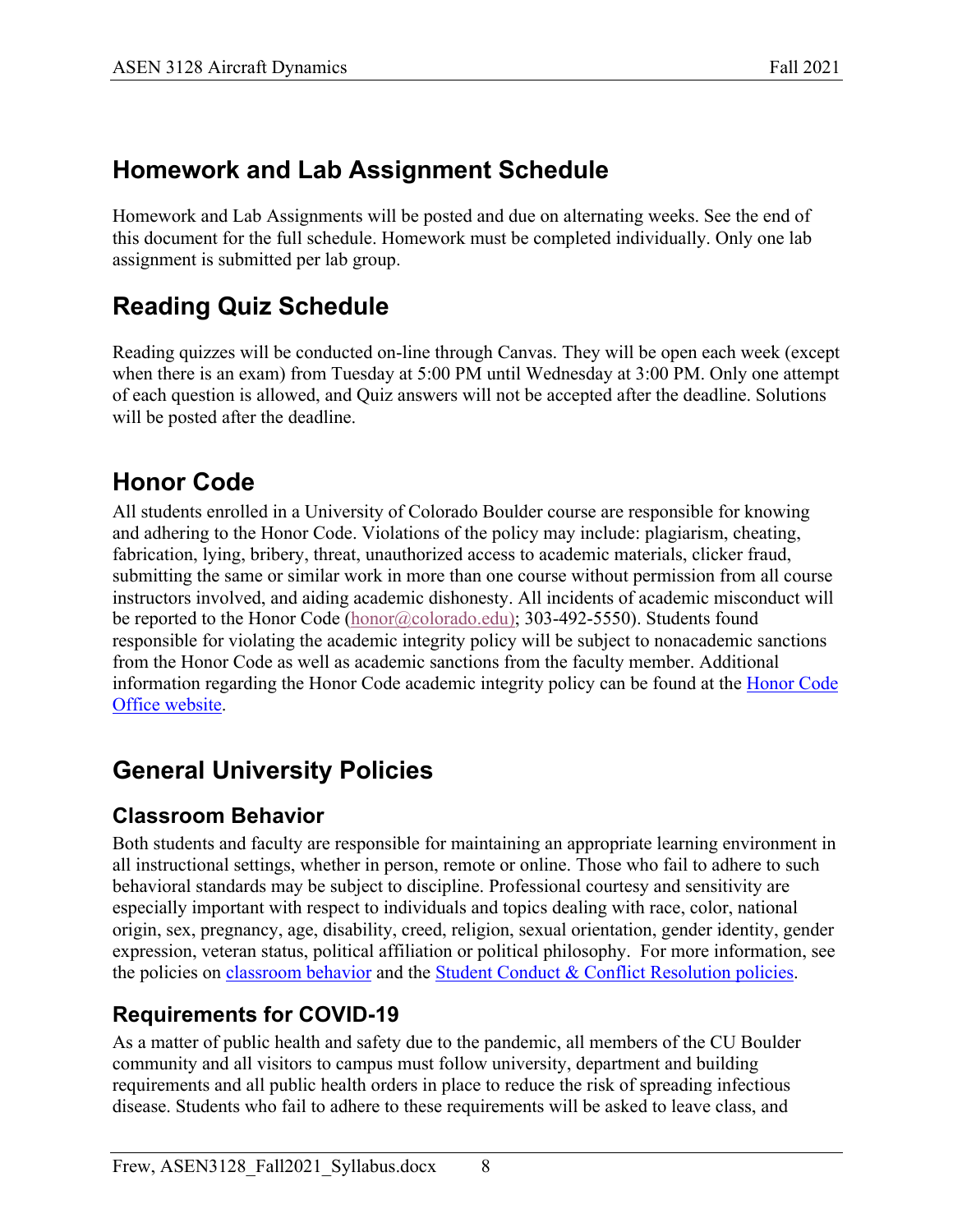students who do not leave class when asked or who refuse to comply with these requirements will be referred to Student Conduct and Conflict Resolution. For more information, see the policy on classroom behavior and the Student Code of Conduct. If you require accommodation because a disability prevents you from fulfilling these safety measures, please follow the steps in the "Accommodation for Disabilities" statement on this syllabus.

As of Aug. 13, 2021, CU Boulder has returned to requiring masks in classrooms and laboratories regardless of vaccination status. This requirement is a temporary precaution during the delta surge to supplement CU Boulder's COVID-19 vaccine requirement. Exemptions include individuals who cannot medically tolerate a face covering, as well as those who are hearingimpaired or otherwise disabled or who are communicating with someone who is hearingimpaired or otherwise disabled and where the ability to see the mouth is essential to communication. If you qualify for a mask-related accommodation, please follow the steps in the "Accommodation for Disabilities" statement on this syllabus. In addition, vaccinated instructional faculty who are engaged in an indoor instructional activity and are separated by at least 6 feet from the nearest person are exempt from wearing masks if they so choose.

Students who have tested positive for COVID-19, have symptoms of COVID-19, or have had close contact with someone who has tested positive for or had symptoms of COVID-19 must stay home. In this class, if you are sick or quarantined, notify your instructor and lab group members that you will need to work on the lab assignments remotely.

### **Accommodation for Disabilities**

If you qualify for accommodations because of a disability, please submit your accommodation letter from Disability Services to your faculty member in a timely manner so that your needs can be addressed. Disability Services determines accommodations based on documented disabilities in the academic environment. Information on requesting accommodations is located on the Disability Services website. Contact Disability Services at 303-492-8671 or dsinfo@colorado.edu for further assistance. If you have a temporary medical condition, see Temporary Medical Conditions on the Disability Services website.

### **Preferred Student Names and Pronouns**

CU Boulder recognizes that students' legal information doesn't always align with how they identify. Students may update their preferred names and pronouns via the student portal; those preferred names and pronouns are listed on instructors' class rosters. In the absence of such updates, the name that appears on the class roster is the student's legal name.

### **Honor Code**

All students enrolled in a University of Colorado Boulder course are responsible for knowing and adhering to the Honor Code academic integrity policy. Violations of the Honor Code may include, but are not limited to: plagiarism, cheating, fabrication, lying, bribery, threat, unauthorized access to academic materials, clicker fraud, submitting the same or similar work in more than one course without permission from all course instructors involved, and aiding academic dishonesty. All incidents of academic misconduct will be reported to the Honor Code  $(honor@colorado.edu)$ ; 303-492-5550). Students found responsible for violating the academic integrity policy will be subject to nonacademic sanctions from the Honor Code as well as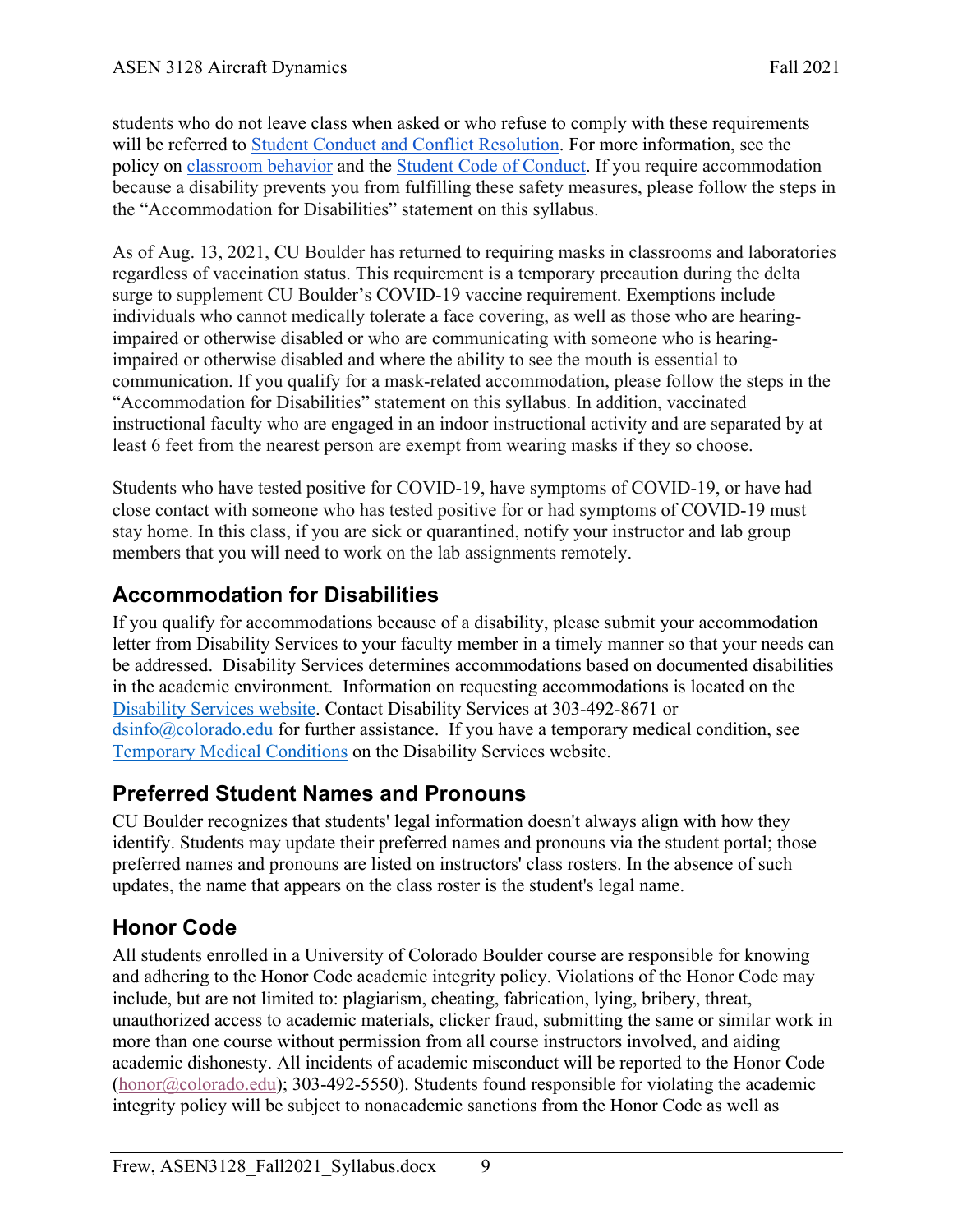academic sanctions from the faculty member. Additional information regarding the Honor Code academic integrity policy can be found on the Honor Code website.

### **Sexual Misconduct, Discrimination, Harassment and/or Related Retaliation**

The University of Colorado Boulder (CU Boulder) is committed to fostering an inclusive and welcoming learning, working, and living environment. CU Boulder will not tolerate acts of sexual misconduct (harassment, exploitation, and assault), intimate partner violence (dating or domestic violence), stalking, or protected-class discrimination or harassment by or against members of our community. Individuals who believe they have been subject to misconduct or retaliatory actions for reporting a concern should contact the Office of Institutional Equity and Compliance (OIEC) at 303-492-2127 or email cureport@colorado.edu. Information about OIEC, university policies, reporting options, and the campus resources can be found on the OIEC website.

Please know that faculty and graduate instructors have a responsibility to inform OIEC when made aware of incidents of sexual misconduct, dating and domestic violence, stalking, discrimination, harassment and/or related retaliation, to ensure that individuals impacted receive information about their rights, support resources, and reporting options.

### **Religious Holidays**

Campus policy regarding religious observances requires that faculty make every effort to deal reasonably and fairly with all students who, because of religious obligations, have conflicts with scheduled exams, assignments or required attendance. In this class, you must let the instructors know of any such conflicts within the first two weeks of the semester so that we can work with you to make reasonable arrangements. See the campus policy regarding religious observances for full details.